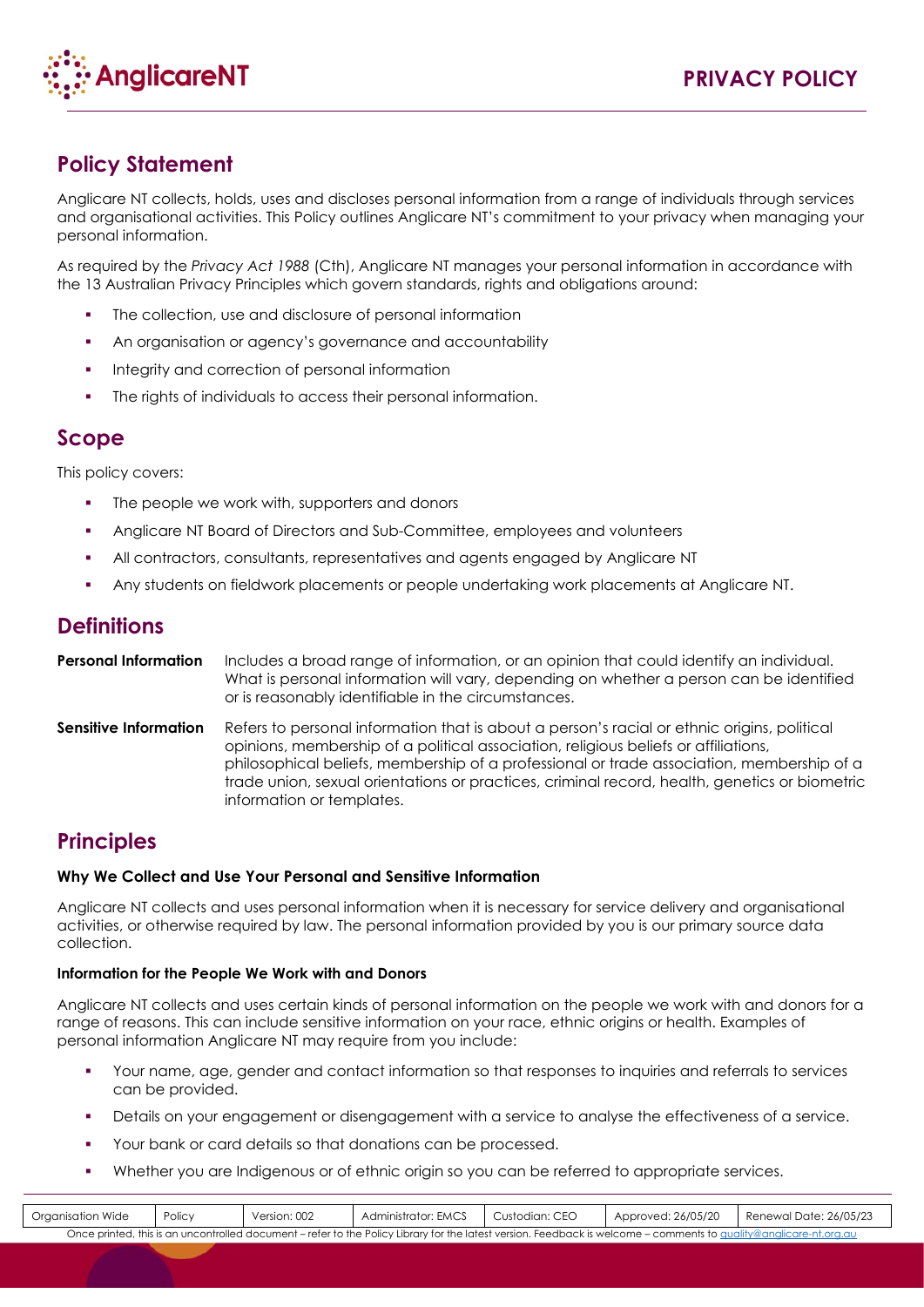Whether you suffer from any mental or physical disabilities or have any health conditions or limitations in order to refer you to appropriate services. '

#### **Information for Staff, Volunteers or Other People Performing Work or Services for Anglicare NT**

If you are performing or applying for work with Anglicare NT, we will collect and use your personal information for a broad range of recruitment, human resource, service delivery and other purposes. This includes sensitive information on your criminal history.

#### **How We Collect and Hold Your Personal Information**

Anglicare NT will generally collect and use your personal information by consent. You may be asked for your consent directly or it may be implied from the situation. Anglicare NT will take particular care to obtain your consent when the personal information we are collecting or using is of a sensitive nature.

There are some situations where Anglicare NT may need to collect or use your personal information without consent. This may be because it is impracticable to obtain your consent, we need to use your personal information to protect you or others' safety or we are required to collect or use the information to comply with a law or court/tribunal order.

#### **Information that You Give to Anglicare NT**

If you provide personal information in person, over the phone, by fax, email, in writing or another form then that information may be held and used by Anglicare NT.

#### **Information Collected Through our Website**

Anglicare NT does not collect personal information about you when you visit Anglicare NT websites, unless you choose to provide such information.

Using 'cookies' we anonymously track visits to compile statistical information about the use of our website. If you would prefer not to allow the use of 'cookies', you can adjust the settings of your chosen browser to turn them off or notify you when 'cookies' are being used. In addition, Anglicare NT may use 'Google Analytics' from time to time. For more about how Google collects and processes data, please see Google's privacy policy at [www.google.com/policies/privacy/](http://www.google.com/policies/privacy/)

The Anglicare NT website may from time to time contain links to other sites. Anglicare NT is not responsible for the content and the privacy practices of other organisations and other websites and we encourage you to examine each sites privacy policy and make your own decisions regarding the accuracy, reliability and correctness of material and information found.

#### **Information Collected Through Social Networking Services**

Anglicare NT uses social networking services such as LinkedIn, Twitter, YouTube, Instagram and Facebook to communicate to the public about our work. When you communicate with us using these services, we may collect your personal information, but we only use it to help us to communicate with you and the public. The social networking service will also handle your personal information for its own purposes. These services have their own privacy policies, you can access their privacy policies on their websites.

#### **Information Collected from Other Parties**

Sometimes Anglicare NT receives your personal information from a third party. Anglicare NT may accept this personal information when it is unreasonable or impracticable for us to collect it directly from you. Examples of this type of personal information could include a report from a medical practitioner or from a government agency.

### **Holding Your Information**

Anglicare NT takes care to store your personal information in safe and secure locations. Only people with a requirement to access information are able to access your personal information. Information may be held in a physical file in an Anglicare NT office or secure storage facility or in a digital format in a database or on a server held in secure locations.

Anglicare NT has put in place a range of security mechanisms including (but not limited to) user authentication, access controls, firewalls and security monitoring.